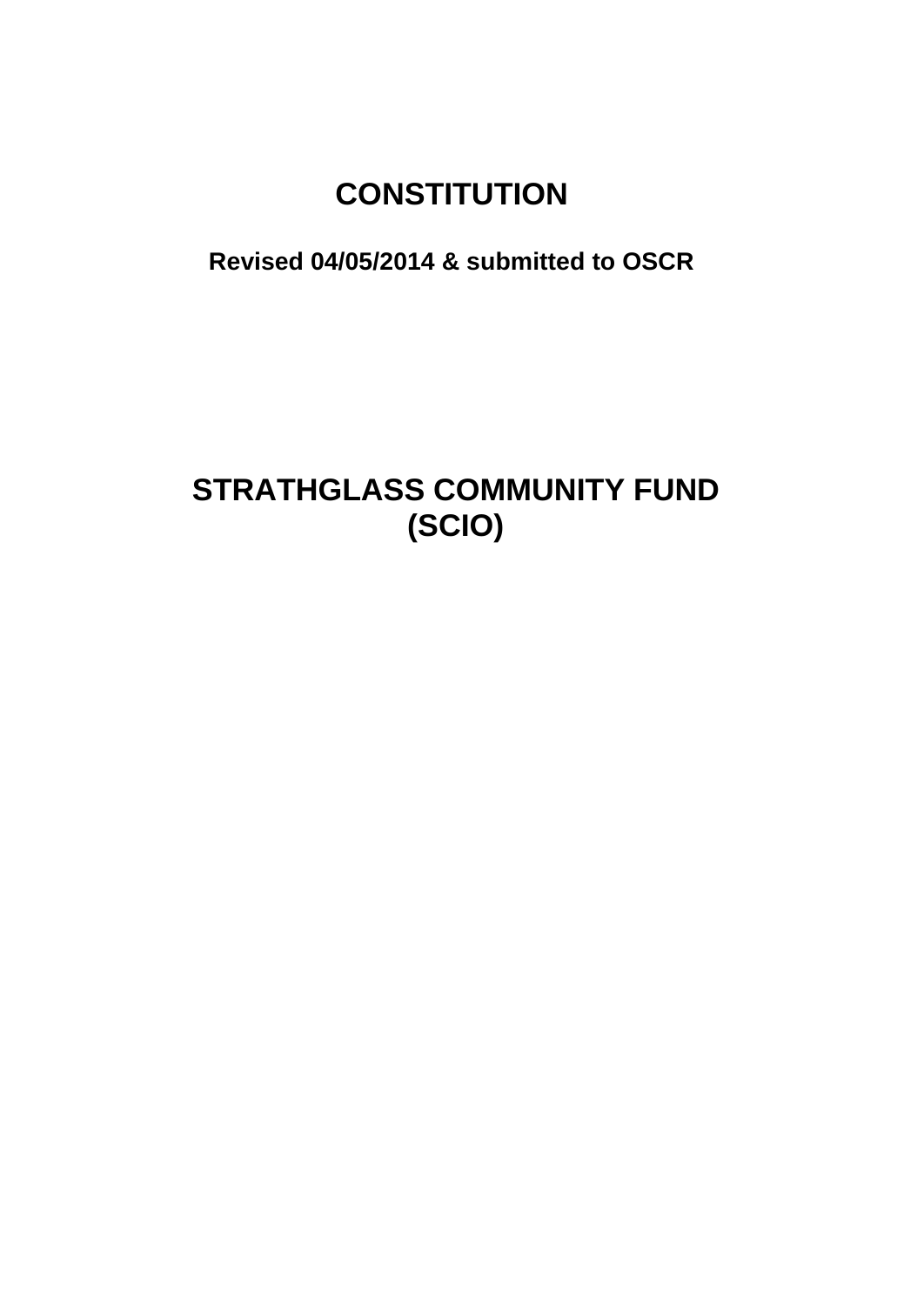## **CONSTITUTION**

## **of**

## **STRATHGLASS COMMUNITY FUND (SCIO)**

| <b>CONTENTS</b>                                                    |                                                                                                                                                                            |                                         |  |  |
|--------------------------------------------------------------------|----------------------------------------------------------------------------------------------------------------------------------------------------------------------------|-----------------------------------------|--|--|
| <b>GENERAL</b>                                                     | Type of organisation, Scottish principal<br>office, name, purposes, powers, liability,<br>general structure                                                                | clauses $1 - 9$                         |  |  |
| <b>MEMBERS</b>                                                     | Qualifications for<br>membership,<br>application, subscription, register<br>of<br>members, withdrawal, transfer,<br>re-<br>registration, expulsion                         | <b>Clauses</b><br>10 <sup>1</sup><br>24 |  |  |
| <b>DECISION-MAKING BY</b><br><b>THE MEMBERS</b>                    | Members' meetings, power to request<br>members' meeting, notice, procedure at<br>members' meetings, voting at members'<br>meetings, written resolutions, minutes           | clauses<br>25<br>51                     |  |  |
| <b>BOARD (CHARITY</b><br><b>TRUSTEES)</b>                          | Number, eligibility, election/ retiral/re-<br>election, termination of office, register of<br>charity trustees, office bearers, powers,<br>general duties, code of conduct | clauses 52<br>79                        |  |  |
| <b>DECISION-MAKING BY</b><br><b>THE CHARITY</b><br><b>TRUSTEES</b> | Notice, procedure at board meetings,<br>minutes                                                                                                                            | clauses<br>80<br>95                     |  |  |
| <b>ADMINISTRATION</b>                                              | Sub-committees, operation of accounts,<br>accounting<br>records<br>and<br>annual<br>accounts                                                                               | clauses<br>96<br>104                    |  |  |
| <b>MISCELLANEOUS</b>                                               | Winding up,<br>alterations<br>the<br>to<br>constitution, interpretation                                                                                                    | clauses 105 -<br>110                    |  |  |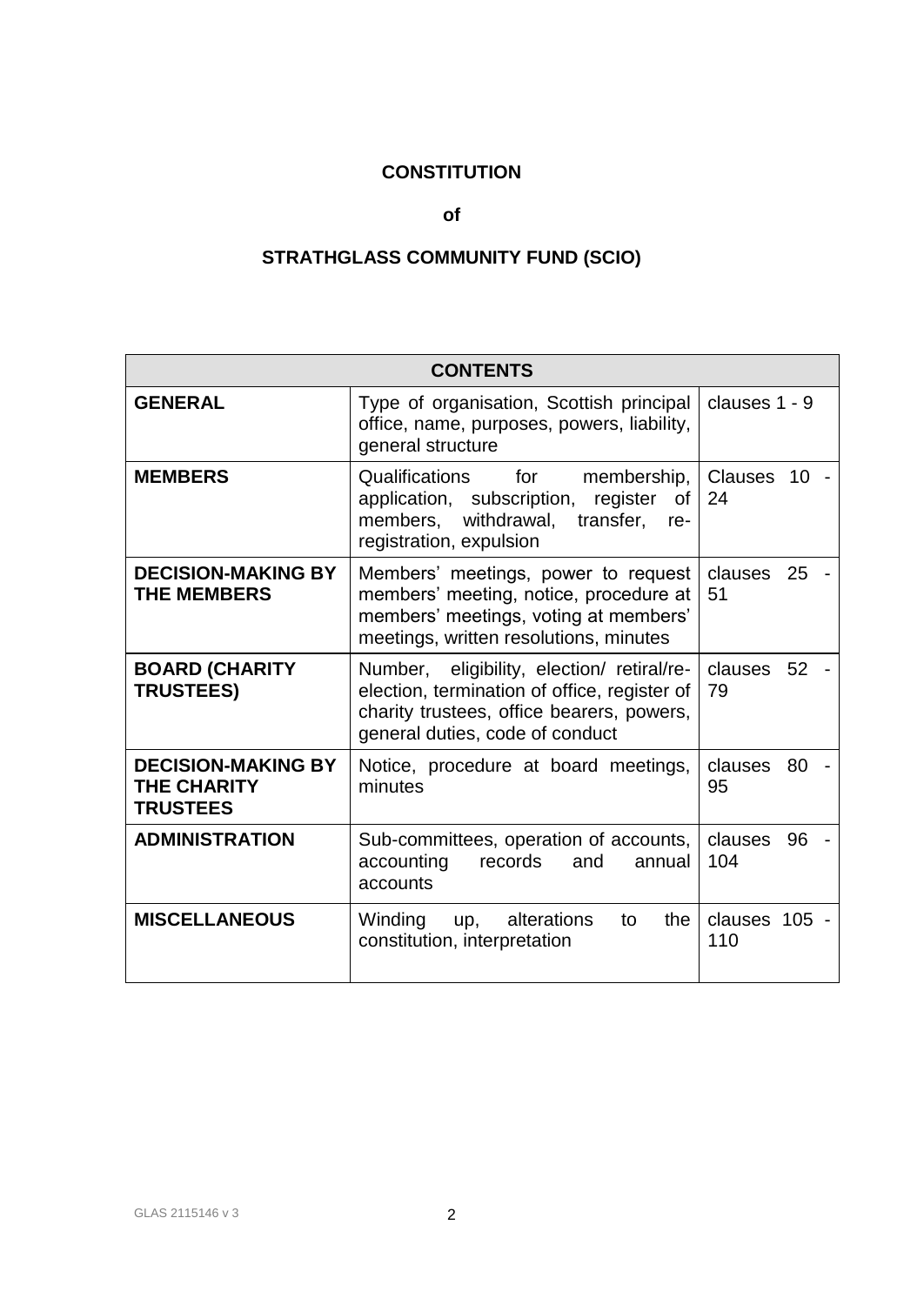## **GENERAL**

## **Type of organisation**

1 The organisation is a Scottish Charitable Incorporated Organisation (SCIO).

## **Scottish principal office**

2 The principal office of the organisation is at Cannich Hall, Cannich, Beauly, Inverness-Shire, IV4 7LN, Scotland.

## **Name**

3 The name of the organisation is "Strathglass Community Fund (SCIO)".

## **Purposes**

- 4 The SCIO is incorporated for charitable purposes only with the intention of receiving community benefit payments from micro-hydro and other renewable projects, actively seeking other sources of funding and to use the monies received for projects to benefit the Residents of the Strathglass Community Council area (hereinafter collectively referred to as 'the Community') and in particular the SCIO is incorporated to promote
	- 4.1 The advancement of education
	- 4.2 The relief of those in need by reason of age, ill-health, disability, financial hardship or other disadvantage
	- 4.3 Protection and enhancement of the natural, cultural and built heritage of the Strathglass Community Council geographic area (hereinafter referred to as 'the Area') and promotion and interpretation of the Area's heritage to people living in, working in or visiting the Area
	- 4.4 The advancement of citizenship and community development
	- 4.5 The advancement of environmental protection or improvement
	- 4.6 The advancement of public participation in sport
	- 4.7 The provision of recreational facilities and the organisation of recreational activities to improve the conditions of life for everyone in the Area.

#### **Powers**

5 The organisation has power to do anything which is calculated to further its purposes or is conducive or incidental to doing so. This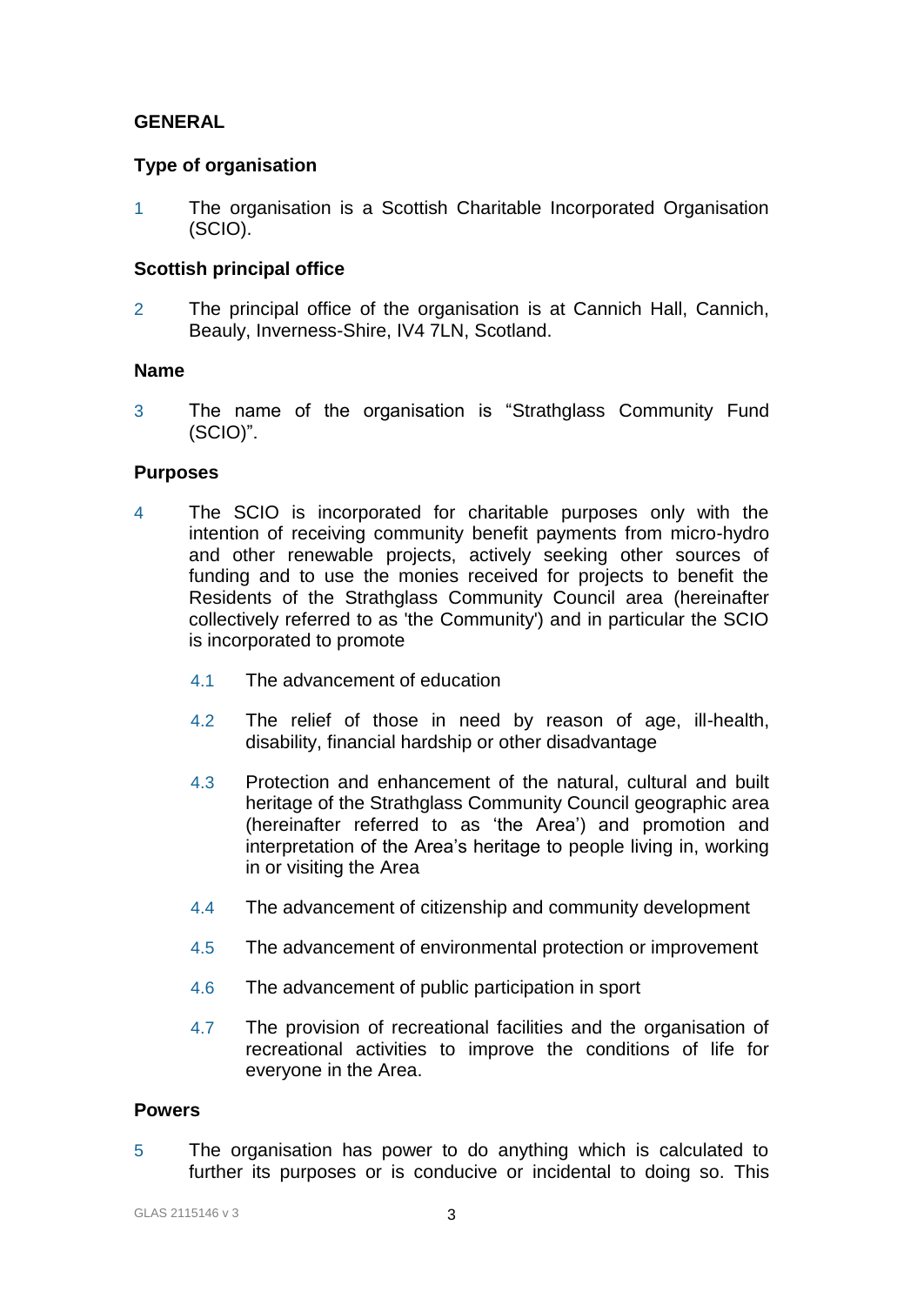includes receiving community benefit payments from micro-hydro and other renewable projects, actively seeking other sources of funding and using the monies received for projects which benefit the Area.

6 No part of the income or property of the organisation may be paid or transferred (directly or indirectly) to the members - either in the course of the organisation's existence or on dissolution - except where this is done in direct furtherance of the organisation's charitable purposes.

## **Liability of members**

- 7 The members of the organisation have no liability to pay any sums to help to meet the debts (or other liabilities) of the organisation if it is wound up. Accordingly, if the organisation is unable to meet its debts, the members will not be held responsible.
- 8 The members and charity trustees have certain legal duties under the Charities and Trustee Investment (Scotland) Act 2005; and clause 7 does not exclude (or limit) any personal liabilities they might incur if they are in breach of those duties or in breach of other legal obligations or duties that apply to them personally.

#### **General structure**

- 9 The structure of the organisation consists of:-
	- 9.1 The MEMBERS who have the right to attend members' meetings (including any annual general meeting). The members appoint people to serve on the board of trustees and take decisions on changes to the constitution itself;
	- 9.2 The BOARD OF TRUSTEES (the board) who hold regular meetings and generally control the activities of the organisation. The board's responsibilities include monitoring and controlling the financial position of the organisation. The trustees will elect from among themselves a chair, a treasurer and a secretary for the organisation. The people serving on the board are referred to in this constitution as charity trustees.

## **MEMBERS**

#### **Qualifications for membership**

- 10 Membership is open to any individual aged 16 years or over whose primary residence is in the Area. A member who moves to a primary residence outside the Area will automatically cease to be a member.
- 11 Employees of the organisation are not eligible for membership.

## **Application for membership**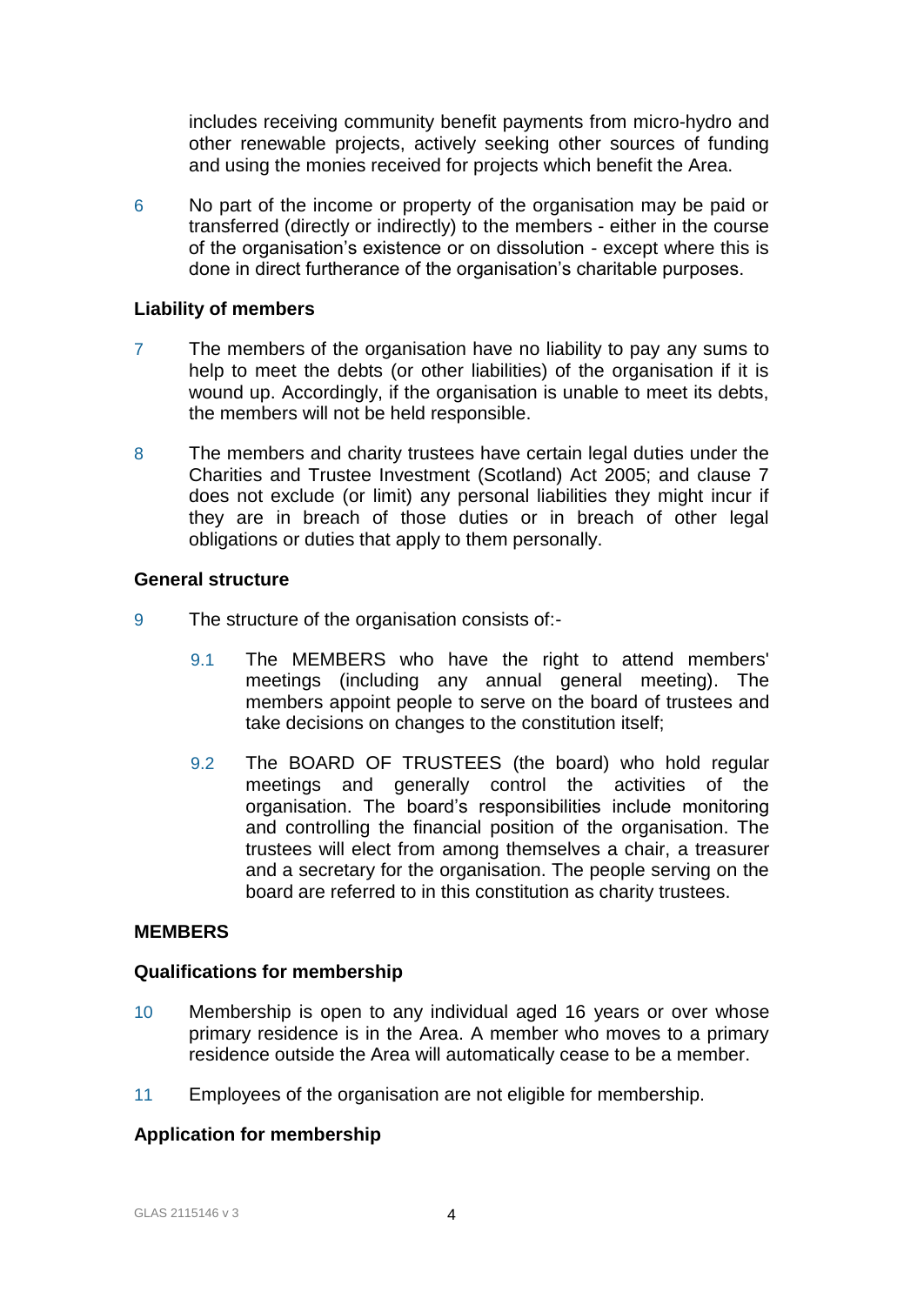- 12 Any person who wishes to become a member must sign a written application for membership. The application will be considered by the board at its next board meeting.
- 13 The board may, at its discretion, refuse to admit any person to membership.
- 14 The board will notify each applicant promptly (in writing or by e-mail) of its decision on whether or not to admit him/her to membership.

#### **Membership subscription**

15 No membership subscription will be payable.

#### **Register of members**

- 16 The board will keep a register of members, setting out
	- 16.1 for each current member:
		- 16.1.1 his/her full name and address; and
		- 16.1.2 the date on which he/she was registered as a member of the organisation;
	- 16.2 for each former member and for at least six years from the date on he/she ceased to be a member:
		- 16.2.1 his/her name; and
		- 16.2.2 the date on which he/she ceased to be a member.
- 17 The board will ensure that the register of members is updated within 28 days of any change which:
	- 17.1 arises from a resolution of the board or a resolution passed by the members of the organisation; or
	- 17.2 is notified to the organisation.
- 18 If a member or charity trustee of the organisation requests a copy of the register of members, the board will ensure that a copy is supplied to him/her within 28 days, providing the request is reasonable. If the request is made by a member (rather than a charity trustee), the board may provide a copy which has the addresses blanked out.

## **Withdrawal from membership**

19 Any person who wants to withdraw from membership must give a written notice of withdrawal to the organisation, signed by him/her. He/she will cease to be a member as from the time when the notice is received by the organisation.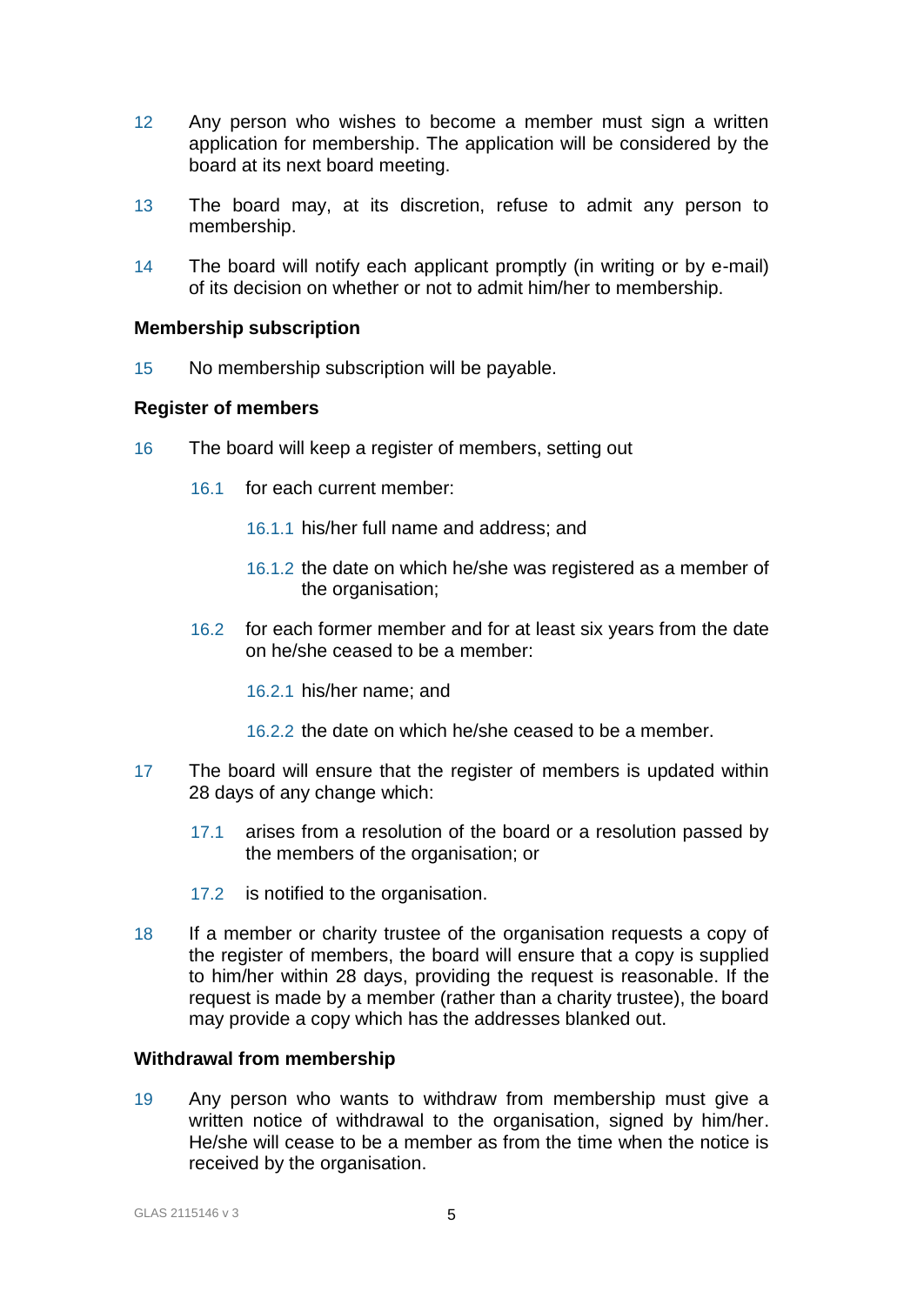## **Transfer of membership**

20 Membership of the organisation is not transferrable.

### **Re-registration of members**

- 21 The board may, at any time, issue notices to the members requiring them to confirm that they wish to remain as members of the organisation, and allowing them a period of 28 days (running from the date of issue of the notice) to provide that confirmation to the board.
- 22 If a member fails to provide confirmation to the board (in writing or by e-mail) that he/she wishes to remain as a member of the organisation before the expiry of the 28-day period referred to in clause 21, the board may expel him/her from membership.
- 23 A notice under clause 21 will not be valid unless it refers specifically to the consequences (under clause 22) of failing to provide confirmation within the 28-day period.

## **Expulsion from membership**

- 24 Any person may be expelled from membership by way of a resolution passed by not less than two thirds of those present and voting at a members' meeting, providing the following procedures have been observed:-
	- 24.1 at least 21 days' notice of the intention to propose the resolution must be given to the member concerned, specifying the grounds for the proposed expulsion;
	- 24.2 the member concerned must be given the opportunity to be heard on the resolution at the members' meeting at which the resolution is proposed.

## **DECISION-MAKING BY THE MEMBERS**

#### **Members' meetings**

- 25 The board will arrange a meeting of members (an annual general meeting or "AGM") in each calendar year.
- 26 The gap between one AGM and the next must not be longer than 15 months.
- 27 Notwithstanding clause 25, an AGM does not need to be held during the calendar year in which the organisation is formed but the first AGM must still be held within 15 months of the date on which the organisation is formed.
- 28 The business of each AGM must include:-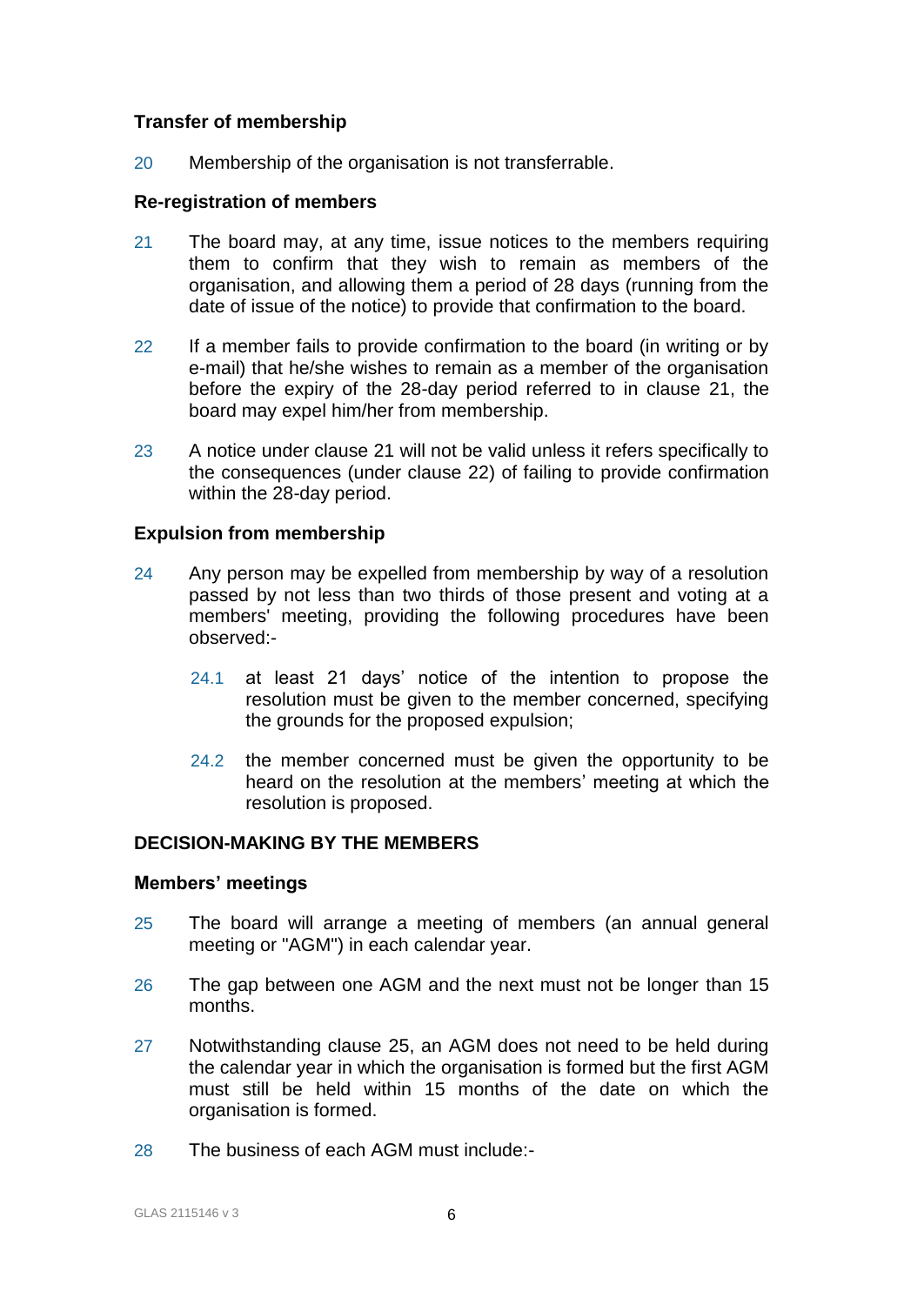- 28.1 a report by the chair on the activities of the organisation;
- 28.2 consideration of the annual accounts of the organisation;
- 28.3 the election/re-election of charity trustees, as referred to in clauses 57 to 60.
- 29 The board may arrange a special members' meeting at any time.

#### **Power to request the board to arrange a special members' meeting**

- 30 The board must arrange a special members' meeting if they are requested to do so by a notice (which may take the form of two or more documents in the same terms, each signed by one or more members and delivered to either the chair or the secretary) by members who amount to 5% or more of the total membership of the organisation at the time, providing:
	- 30.1 the notice states the purposes for which the meeting is to be held; and
	- 30.2 those purposes are not inconsistent with the terms of this constitution, the Charities and Trustee (Investment) Scotland Act 2005 or any other statutory provision.
- 31 If the board receives a notice under clause 30, the date for the meeting which they arrange in accordance with the notice must not be later than 28 days from the date on which they received the notice.

#### **Notice of members' meetings**

- 32 At least 14 clear days' notice must be given of any AGM or any special members' meeting.
- 33 The notice calling a members' meeting must specify in general terms what business is to be dealt with at the meeting; and
	- 33.1 in the case of a resolution to alter the constitution, must set out the exact terms of the proposed alteration(s); or
	- 33.2 in the case of any other resolution falling within clause 45 (requirement for two-thirds majority) must set out the exact terms of the resolution.
- 34 The reference to "clear days" in clause 32 shall be taken to mean that, in calculating the period of notice,
	- 34.1 the day after the notices are posted (or sent by e-mail) should be excluded; and
	- 34.2 the day of the meeting itself should also be excluded.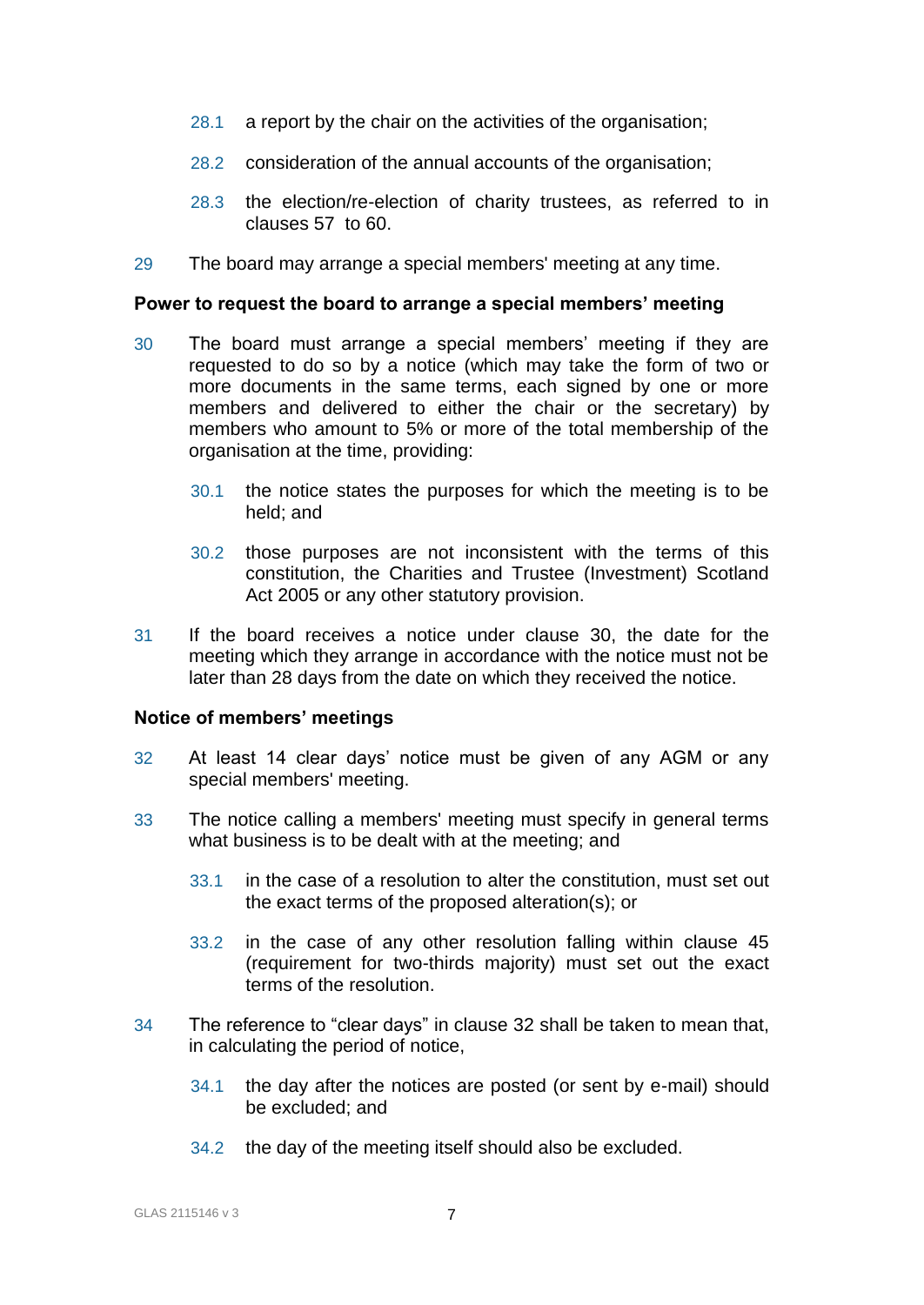- 35 Notice of every members' meeting must be given to all the members of the organisation and to all the charity trustees. The accidental omission to give notice to one or more members will not invalidate the proceedings at the meeting.
- 36 Any notice which requires to be given to a member under this constitution must be: -
	- 36.1 sent by post to the member, at the address last notified by him/her to the organisation; *or*
	- 36.2 sent by e-mail to the member, at the e-mail address last notified by him/her to the organisation.

#### **Procedure at members' meetings**

- 37 No valid decisions can be taken at any members' meeting unless a quorum is present.
- 38 The quorum for a members' meeting is seven members, present in person.
- 39 If a quorum is not present within 15 minutes after the time at which a members' meeting was due to start or if a quorum ceases to be present during a members' meeting, the meeting cannot proceed and fresh notices of meeting will require to be sent out, to deal with the business (or remaining business) which was intended to be conducted.
- 40 The chair of the organisation should act as chairperson of each members' meeting.
- 41 If the chair is not present within 15 minutes after the time at which the meeting was due to start (or is not willing to act as chairperson), the charity trustees present at the meeting must elect (from among themselves) the person who will act as chairperson of that meeting.

#### **Voting at members' meetings**

- 42 Every member has one vote, which must be given personally.
- 43 All decisions at members' meetings will be made by majority vote with the exception of the types of resolution listed in clause 44.
- 44 The following resolutions will be valid only if passed by not less than two thirds of those voting on the resolution at a members' meeting (or if passed by way of a written resolution under clause 48):
	- 44.1 a resolution amending the constitution;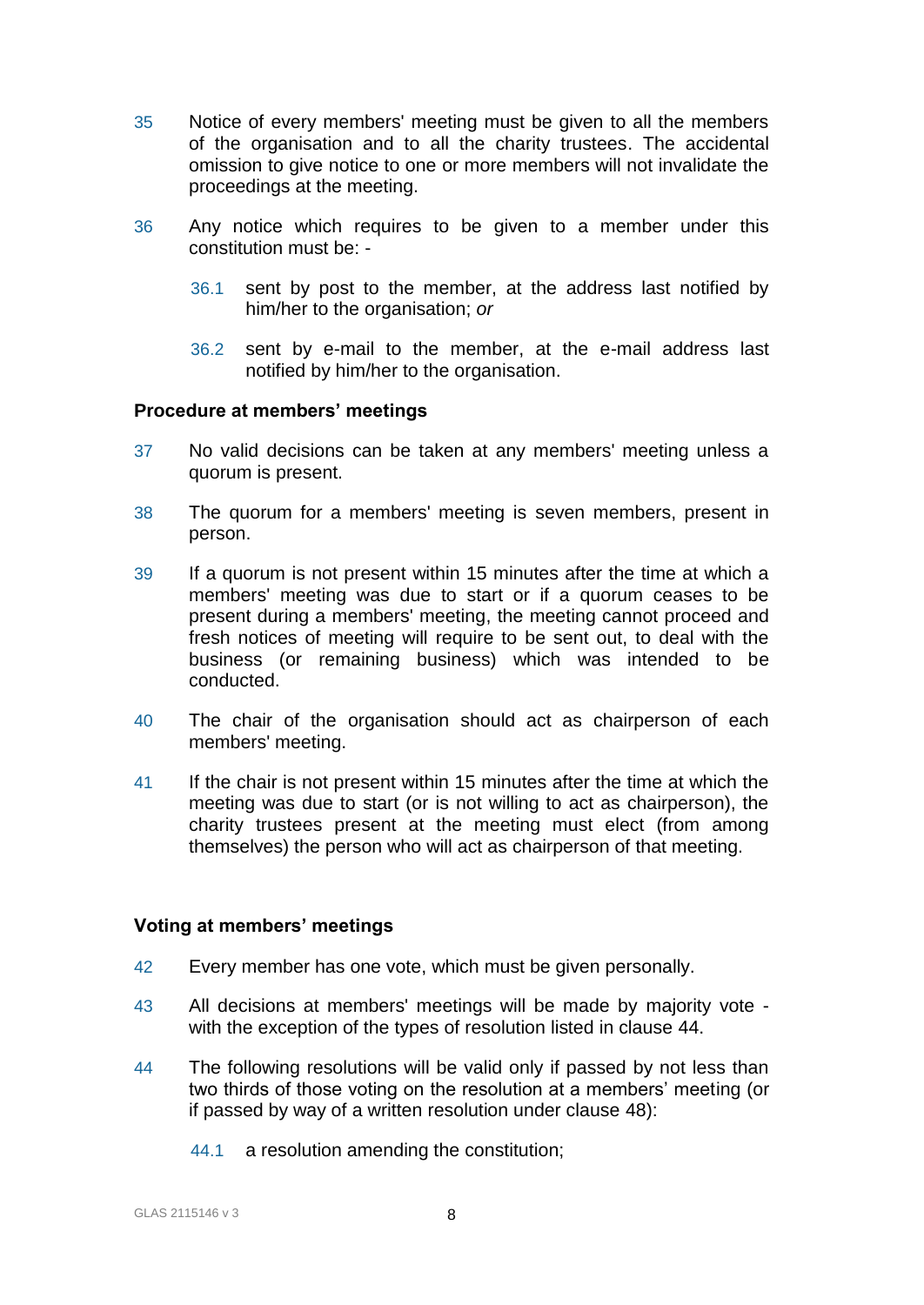- 44.2 a resolution expelling a person from membership under clause 24;
- 44.3 a resolution directing the board to take any particular step or a resolution directing the board not to take any particular step;
- 44.4 a resolution approving the amalgamation of the organisation with another SCIO (or approving the constitution of the new SCIO to be constituted as the successor pursuant to that amalgamation);
- 44.5 a resolution to the effect that all of the organisation's property, rights and liabilities should be transferred to another SCIO (or agreeing to the transfer from another SCIO of all of its property, rights and liabilities);
- 44.6 a resolution for the winding up or dissolution of the organisation.
- 45 If there are an equal number of votes for and against any resolution, the chairperson of the meeting will be entitled to a second (casting) vote.
- 46 A resolution put to the vote at a members' meeting will be decided on a show of hands - unless the chairperson (or at least two other members present at the meeting) ask for a secret ballot.
- 47 The chairperson will decide how any secret ballot is to be conducted, and he/she will declare the result of the ballot at the meeting.

#### **Written resolutions by members**

48 A resolution agreed to in writing (or by e-mail) by all the members will be as valid as if it had been passed at a members' meeting. The date of the resolution will be taken to be the date on which the last member agreed to it.

#### **Minutes**

- 49 The board must ensure that proper minutes are kept in relation to all members' meetings.
- 50 Minutes of members' meetings should, so far as possible, include the names of those present and should be signed by the chairperson of the meeting.
- 51 The board will make available copies of the minutes referred to in clause 49 to any member of the public requesting them but on the basis that the board may exclude confidential material to the extent permitted under clause 95.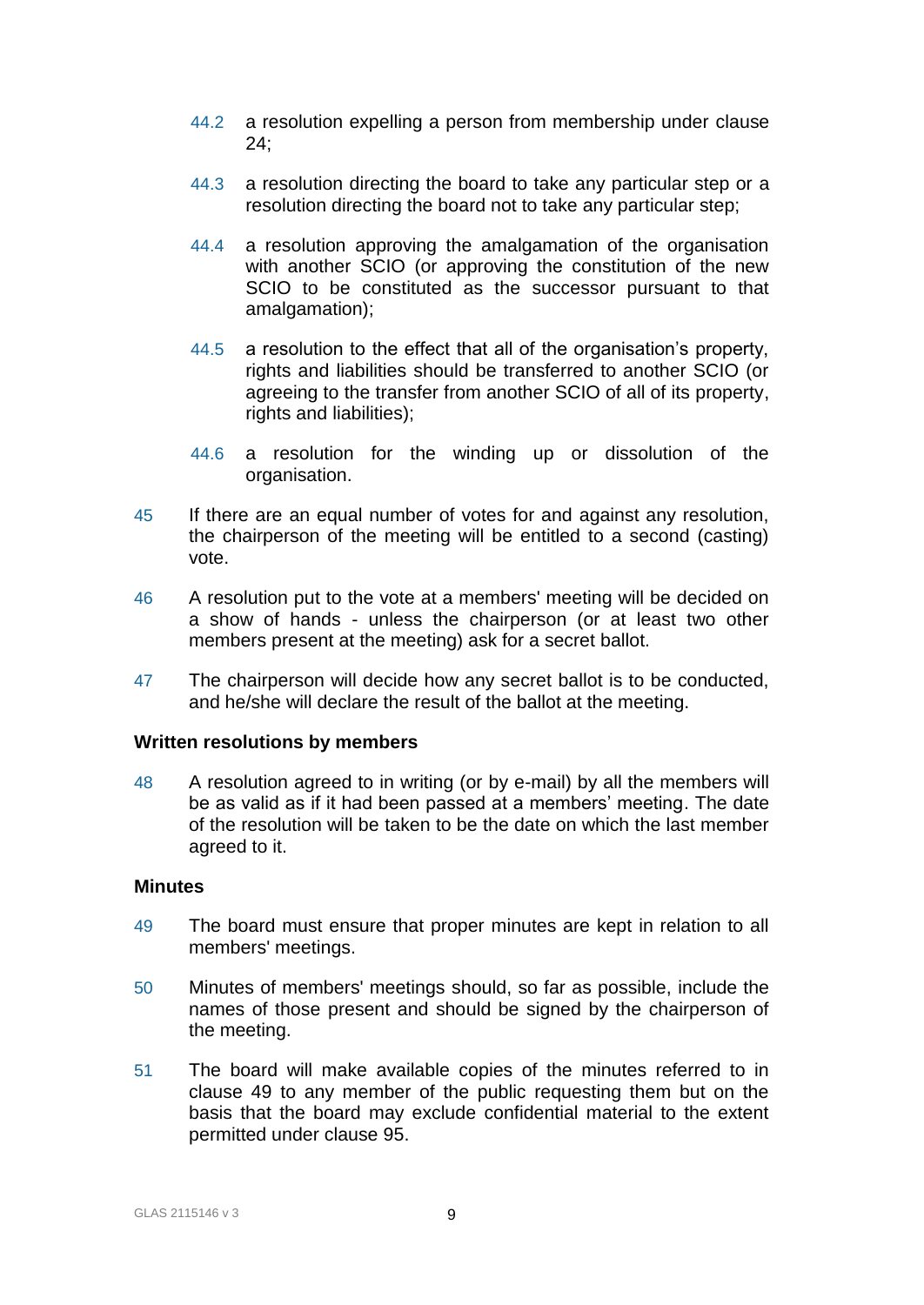## **BOARD**

### **Number of charity trustees**

- 52 The maximum number of charity trustees is nine.
- 53 The minimum number of charity trustees is three.

## **Eligibility**

- 54 A person will not be eligible for election or appointment to the board unless he/she is a member of the organisation.
- 55 A person will not be eligible for election or appointment to the board if he/she is: -
	- 55.1 disqualified from being a charity trustee under the Charities and Trustee Investment (Scotland) Act 2005; or
	- 55.2 an employee of the organisation.

#### **Initial charity trustees**

56 The individuals who signed the charity trustee declaration forms which accompanied the application for incorporation of the organisation shall be deemed to have been appointed by the members as charity trustees with effect from the date of incorporation of the organisation.

#### **Election, retiral, re-election**

- 57 At each AGM, the members may elect any member (unless he/she is debarred from membership under clause 545) to be a charity trustee.
- 58 The board may at any time appoint any member (unless he/she is debarred from membership under clause 545) to be a charity trustee.
- 59 At each AGM, all of the charity trustees must retire from office but may then be re-elected under clause 57.
- 60 A charity trustee retiring at an AGM will be deemed to have been reelected unless: -
	- 60.1 he/she advises the board prior to the conclusion of the AGM that he/she does not wish to be re-appointed as a charity trustee; or
	- 60.2 an election process was held at the AGM and he/she was not among those elected/re-elected through that process; or
	- 60.3 a resolution for the re-election of that charity trustee was put to the AGM and was not carried.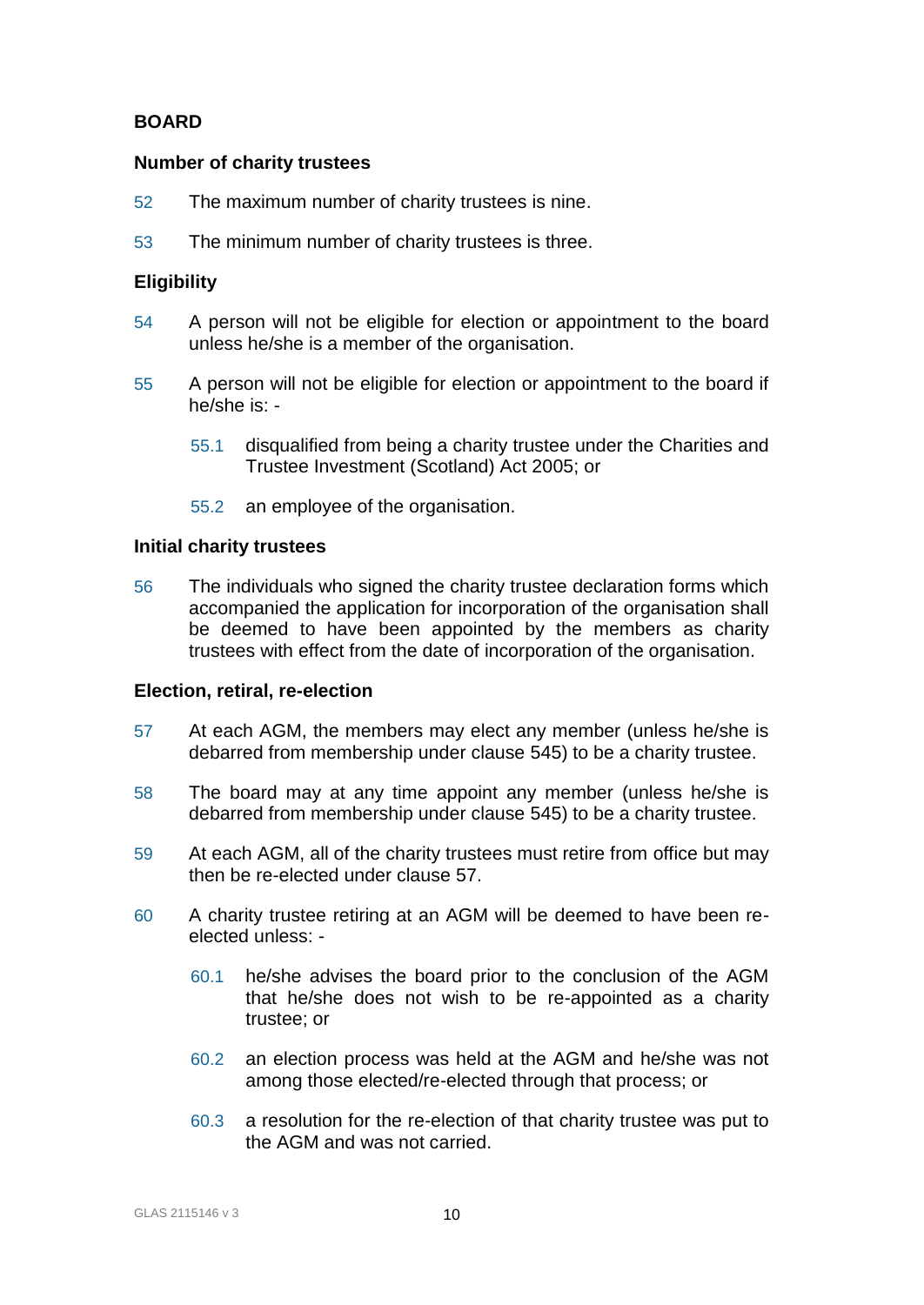## **Termination of office**

- 61 A charity trustee will automatically cease to hold office if:
	- 61.1 he/she becomes disqualified from being a charity trustee under the Charities and Trustee Investment (Scotland) Act 2005;
	- 61.2 he/she becomes incapable for medical reasons of carrying out his/her duties as a charity trustee - but only if that has continued (or is expected to continue) for a period of more than six months;
	- 61.3 he/she ceases to be a member of the organisation;
	- 61.4 he/she becomes an employee of the organisation;
	- 61.5 he/she gives the organisation a signed notice of resignation;
	- 61.6 he/she is absent (without good reason, in the opinion of the board) from more than three consecutive meetings of the board and the board resolves to remove him/her from office;
	- 61.7 he/she is removed from office by resolution of the board on the grounds that he/she is considered to have committed a material breach of the code of conduct for charity trustees (as referred to in clause 78);
	- 61.8 he/she is removed from office by resolution of the board on the grounds that he/she is considered to have been in serious or persistent breach of his/her duties under section 66(1) or (2) of the Charities and Trustee Investment (Scotland) Act 2005; or
	- 61.9 he/she is removed from office by a resolution of the members passed at a members' meeting.
- 62 A resolution under sub-clause 61.7, 61.8 or 61.9 shall be valid only if:
	- 62.1 the charity trustee who is the subject of the resolution is given reasonable prior written notice of the grounds upon which the resolution for his/her removal is to be proposed;
	- 62.2 the charity trustee concerned is given the opportunity to address the meeting at which the resolution is proposed, prior to the resolution being put to the vote; and
	- 62.3 (in the case of a resolution under sub-clause 61.7 or 61.8) at least two thirds (to the nearest round number up or down) of the charity trustees then in office vote in favour of the resolution.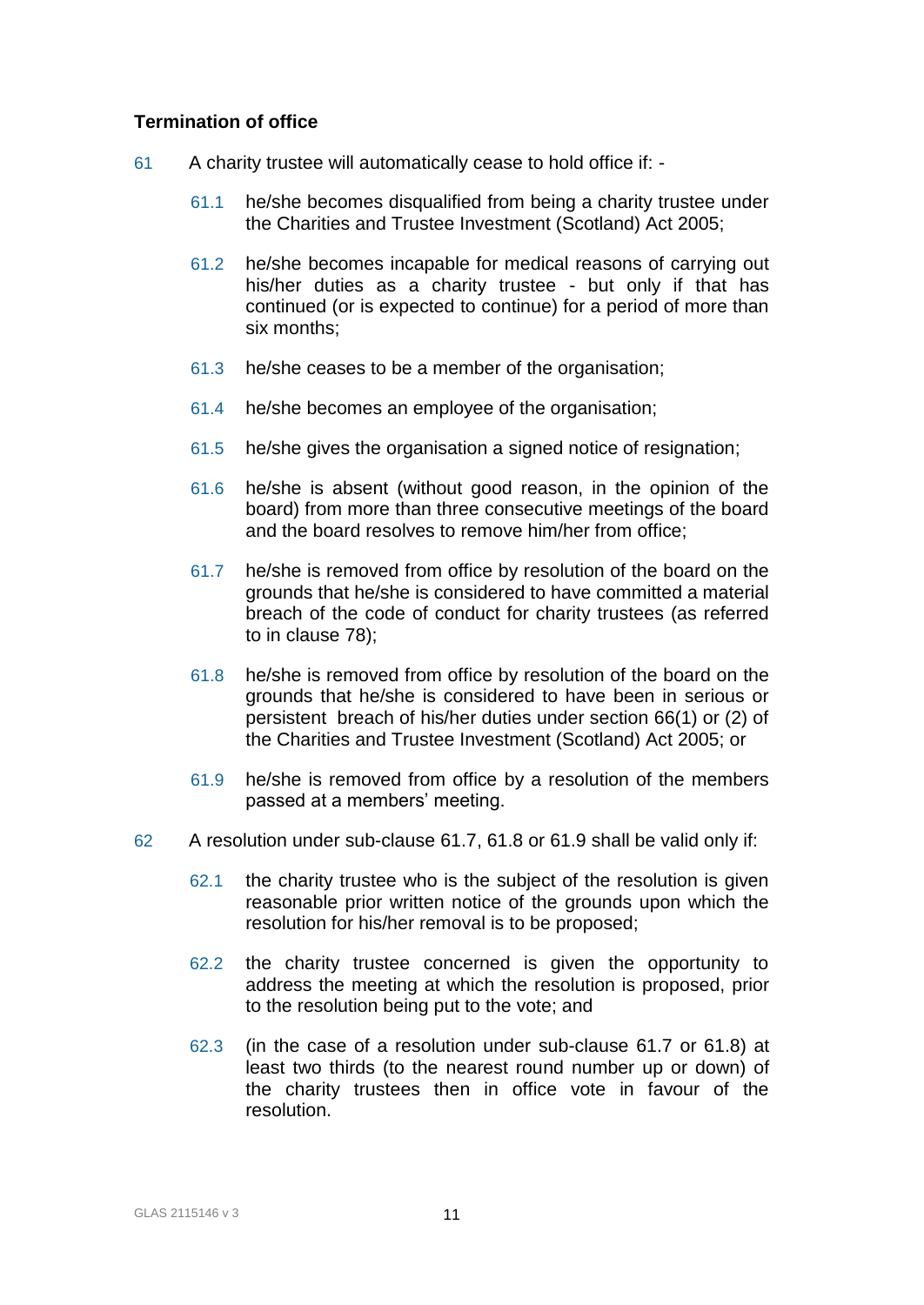### **Register of charity trustees**

- 63 The board will keep a register of charity trustees, setting out
	- 63.1 for each current charity trustee:
		- 63.1.1 his/her full name and address;
		- 63.1.2 the date on which he/she was appointed as a charity trustee; and
		- 63.1.3 any office held by him/her in the organisation;
	- 63.2 for each former charity trustee and for at least 6 years from the date on which he/she ceased to be a charity trustee:

63.2.1 the name of the charity trustee;

- 63.2.2 any office held by him/her in the organisation; and
- 63.2.3 the date on which he/she ceased to be a charity trustee.
- 64 The board will ensure that the register of charity trustees is updated within 28 days of any change:
	- 64.1 which arises from a resolution of the board or a resolution passed by the members of the organisation; or
	- 64.2 which is notified to the organisation.
- 65 If any person requests a copy of the register of charity trustees, the board must ensure that a copy is supplied to him/her within 28 days, providing the request is reasonable; if the request is made by a person who is not a charity trustee of the organisation, the board may provide a copy which has the addresses blanked out - if the SCIO is satisfied that including that information is likely to jeopardise the safety or security of any person or premises.

#### **Office-bearers**

- 66 As noted in clause 9.2, the charity trustees will elect from among themselves a chair, a treasurer and a secretary.
- 67 In addition to the office-bearers required under clause 66, the charity trustees may elect from among themselves further office-bearers if they consider that appropriate.
- 68 All of the office-bearers will cease to hold office at the conclusion of each AGM, but may then be re-elected under clause 66 or 67.
- 69 A person elected to any office will automatically cease to hold that office: -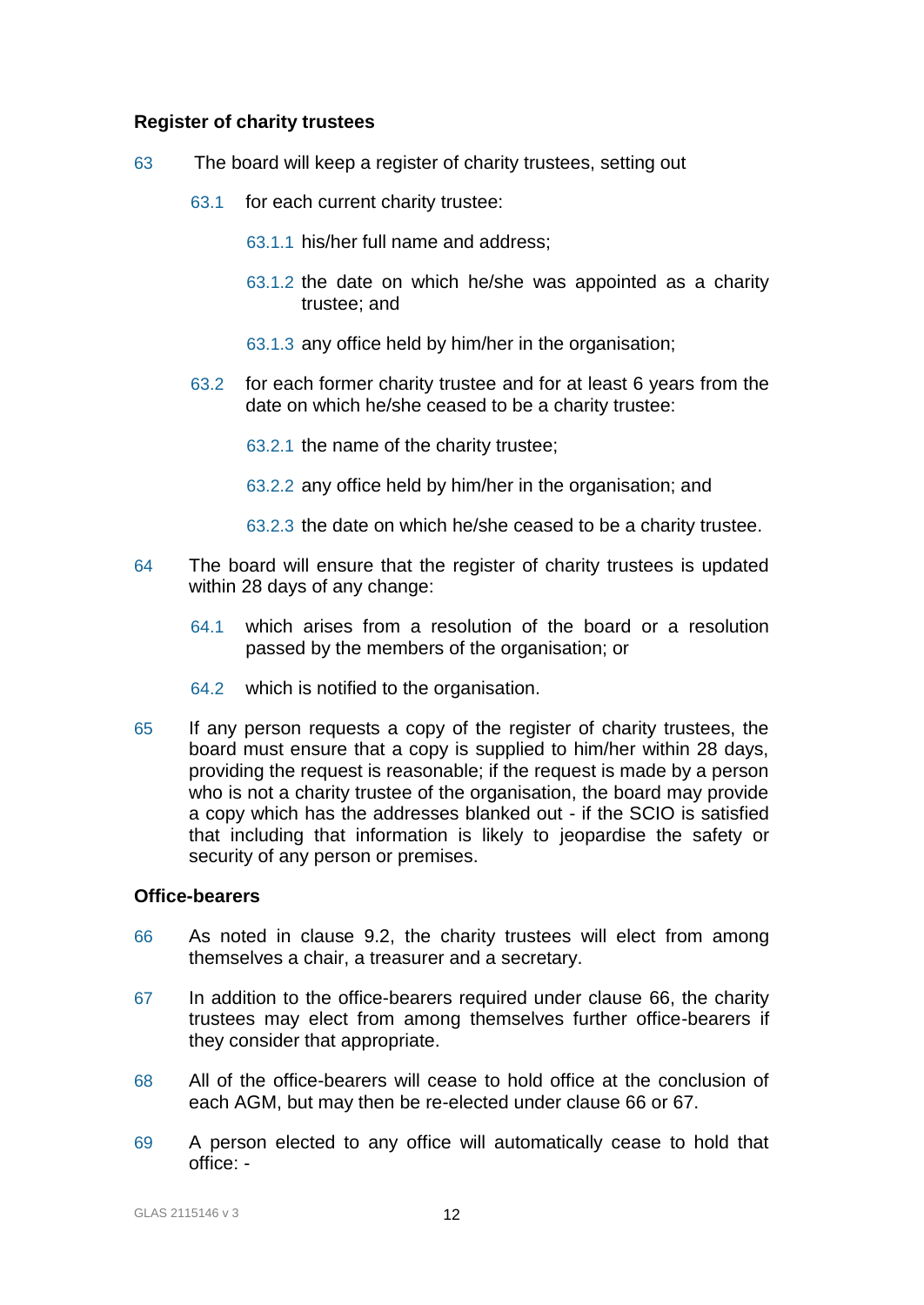- 69.1 if he/she ceases to be a charity trustee; *or*
- 69.2 if he/she gives to the organisation a signed notice of resignation from that office.

#### **Powers of board**

- 70 Except where this constitution states otherwise, the organisation (and its assets and operations) will be managed by the board and the board may exercise all the powers of the organisation.
- 71 A meeting of the board at which a quorum is present may exercise all powers exercisable by the board.
- 72 The members may, by way of a resolution passed in compliance with clause 44 (requirement for two-thirds majority), direct the board to take any particular step or direct the board not to take any particular step and the board shall give effect to any such direction accordingly.

## **Charity trustees - general duties**

- 73 Each of the charity trustees has a duty, in exercising functions as a charity trustee, to act in the interests of the organisation and, in particular, will:-
	- 73.1 seek, in good faith, to ensure that the organisation acts in a manner which is in accordance with its purposes;
	- 73.2 act with the care and diligence which it is reasonable to expect of a person who is managing the affairs of another person;
	- 73.3 in circumstances giving rise to the possibility of a conflict of interest between the organisation and any other party:
		- 73.3.1 put the interests of the organisation before that of the other party;
		- 73.3.2 where any other duty prevents him/her from doing so, disclose the conflicting interest to the organisation and refrain from participating in any deliberation or decision of the other charity trustees with regard to the matter in question;
	- 73.4 ensure that the organisation complies with any direction, requirement, notice or duty imposed under or by virtue of the Charities and Trustee Investment (Scotland) Act 2005.
- 74 In addition to the duties outlined in clause 73, all of the charity trustees will take such steps as are reasonably practicable for the purpose of ensuring: -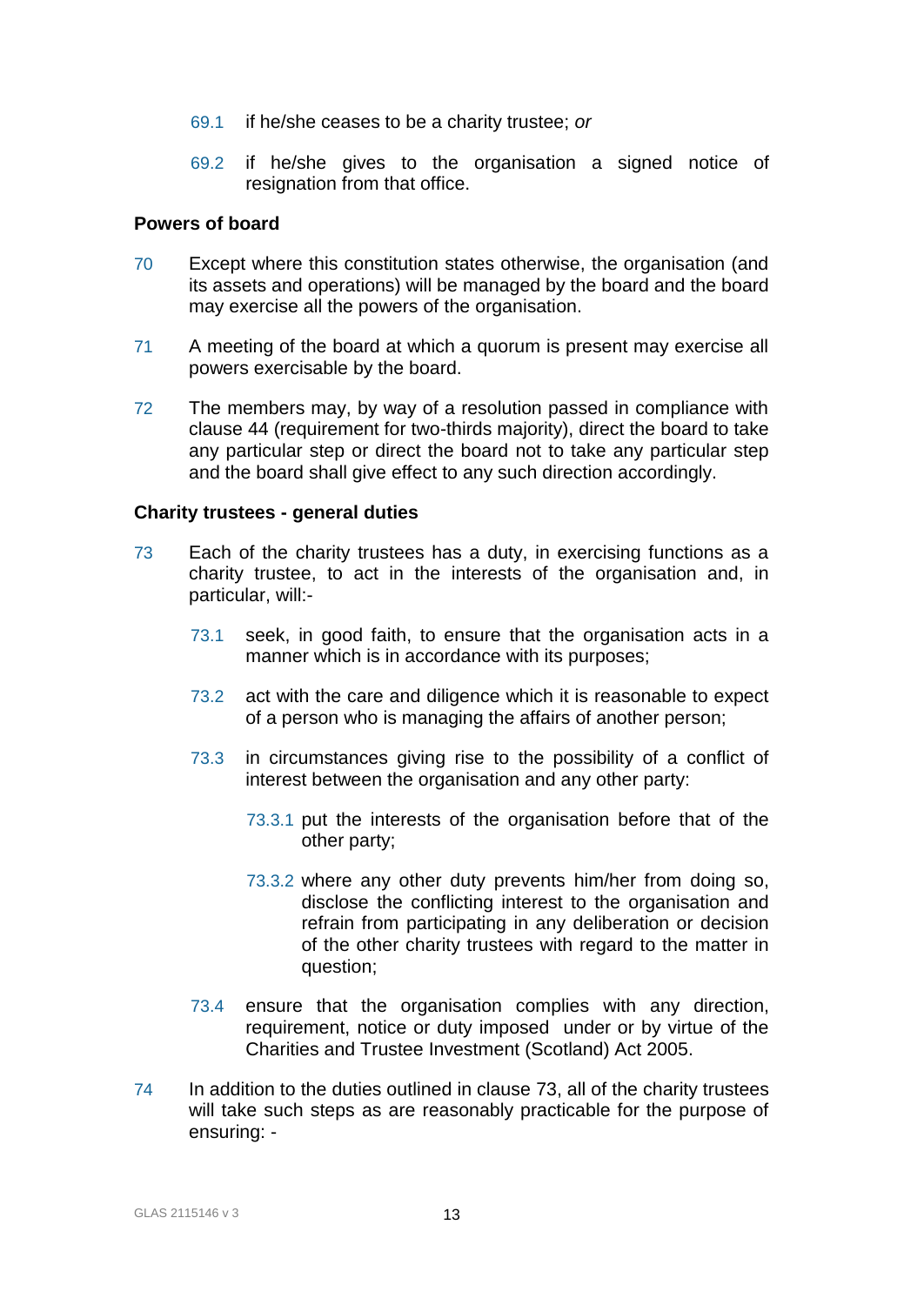- 74.1 that any breach of any of those duties by a charity trustee is corrected by the charity trustee concerned and not repeated; and
- 74.2 that any trustee who has been in serious and persistent breach of those duties is removed as a trustee.
- 75 Provided he/she has declared his/her interest and has not voted on the question of whether or not the organisation should enter into the arrangement, a charity trustee will not be debarred from entering into an arrangement with the organisation in which he/she has a personal interest and (subject to clause 76 and to the provisions relating to remuneration for services contained in the Charities and Trustee Investment (Scotland) Act 2005), he/she may retain any personal benefit which arises from that arrangement.
- 76 No charity trustee may serve as an employee (full time or part time) of the organisation and no charity trustee may be given any remuneration by the organisation for carrying out his/her duties as a charity trustee.
- 77 The charity trustees may be Reimbursed for travel and other expenses reasonably incurred by them in connection with carrying out their duties. This excludes expenses relating to their attendance at meetings.

#### **Code of conduct for charity trustees**

- 78 Each of the charity trustees will comply with the code of conduct (incorporating detailed rules on conflict of interest) prescribed by the board from time to time.
- 79 The code of conduct referred to in clause 78 shall be supplemental to the provisions relating to the conduct of charity trustees contained in this constitution and the duties imposed on charity trustees under the Charities and Trustee Investment (Scotland) Act 2005. All relevant provisions of this constitution shall be interpreted and applied in accordance with the provisions of the code of conduct in force from time to time

#### **DECISION-MAKING BY THE CHARITY TRUSTEES**

#### **Notice of board meetings**

- 80 Any charity trustee may call a meeting of the board *or* ask the secretary to call a meeting of the board.
- 81 At least 7 days' notice must be given of each board meeting, unless (in the opinion of the person calling the meeting) there is a degree of urgency which makes that inappropriate.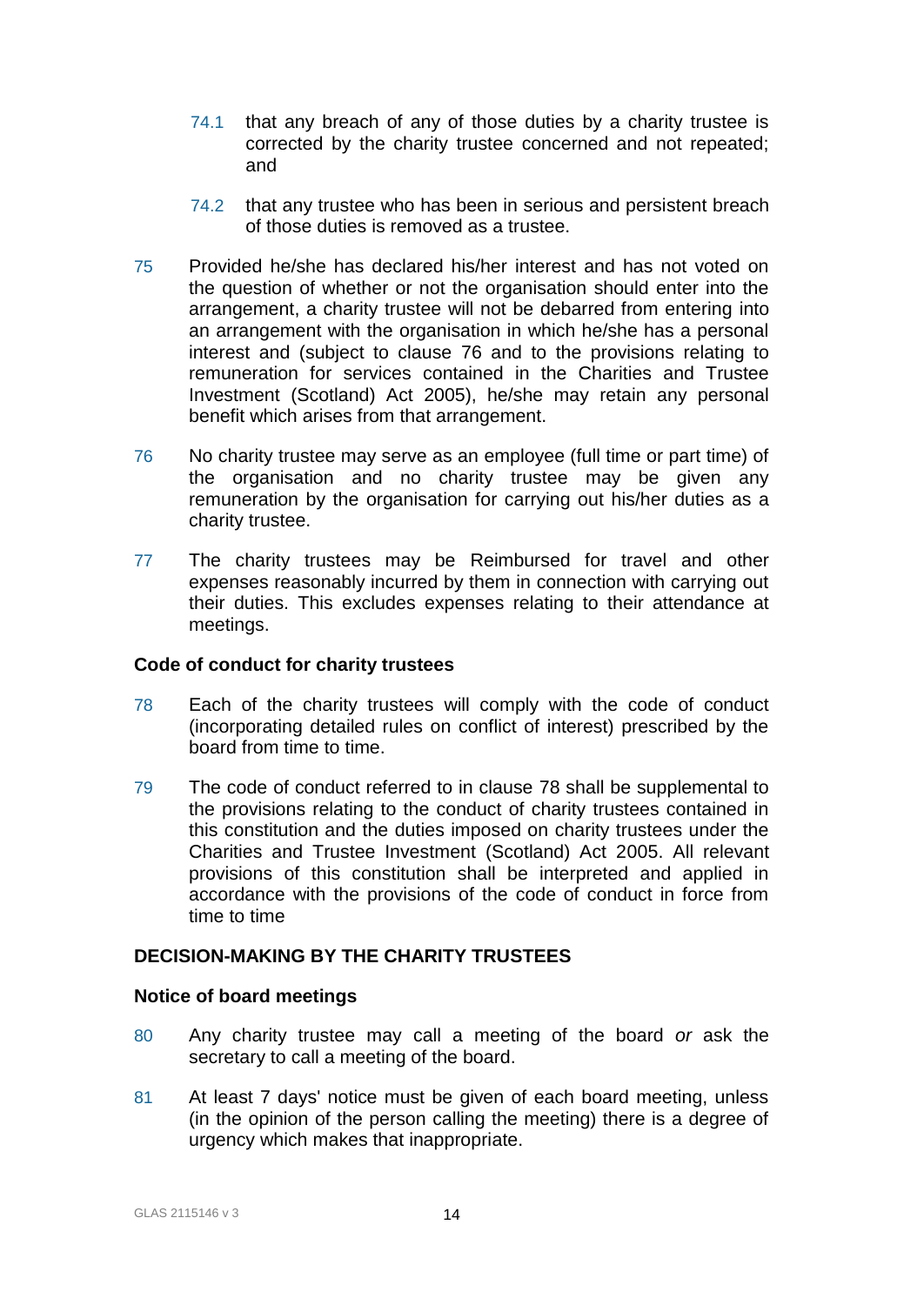## **Procedure at board meetings**

- 82 No valid decisions can be taken at a board meeting unless a quorum is present; the quorum for board meetings is three charity trustees present in person.
- 83 If at any time the number of charity trustees in office falls below the number stated as the quorum in clause 822, the remaining charity trustee(s) will have power to fill the vacancies or call a members' meeting but will not be able to take any other valid decisions. As this quorum and the minimum number of charity trustees required by this constitution are the same (three), the immediate appointment of a charity trustee would be required.
- 84 The chair of the organisation should act as chairperson of each board meeting.
- 85 If the chair will not be attending, is not present within 15 minutes after the time at which the meeting was due to start or is not willing to act as chairperson, the charity trustees present at the meeting must elect from among themselves the person who will act as chairperson of that meeting.
- 86 Every charity trustee has one vote which must be given personally.
- 87 All decisions at board meetings will be made by majority vote other than the two exceptions noted in sub-clause 62.3 above.
- 88 If there are an equal number of votes for and against any resolution, the chairperson of the meeting will be entitled to a second (casting) vote.
- 89 The board may, at its discretion, allow any person to attend and speak at a board meeting, notwithstanding that he/she is not a charity trustee, but on the basis that he/she must not participate in decisionmaking.
- 90 A charity trustee will not vote at a board meeting (or at a meeting of a sub-committee) on any resolution which relates to a matter in which he/she has a personal interest or duty which conflicts (or may conflict) with the interests of the organisation. In that event, he/she will withdraw from the meeting while the item is being dealt with.
- 91 For the purposes of clause 90:
	- 91.1 an interest held by an individual who is "connected" with the charity trustee under section 68(2) of the Charities and Trustee Investment (Scotland) Act 2005 (husband/wife, partner, child, parent, brother/sister etc) shall be deemed to be held by that charity trustee;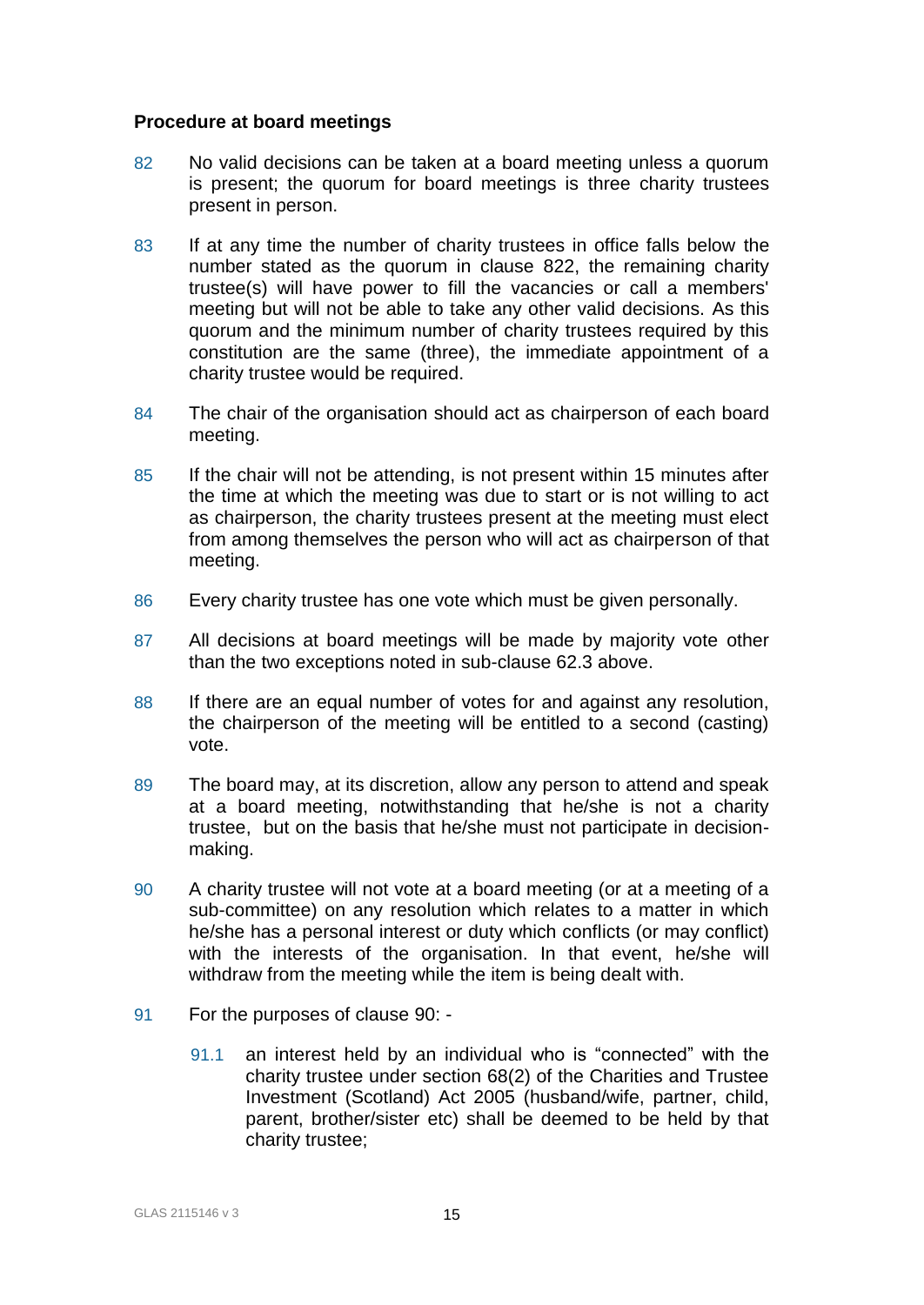91.2 a charity trustee will be deemed to have a personal interest in relation to a particular matter if a body in relation to which he/she is an employee, director, member of the management committee, officer or elected representative has an interest in that matter.

#### **Minutes**

- 92 The board will ensure that proper minutes are kept in relation to all board meetings and meetings of sub-committees.
- 93 The minutes to be kept under clause 92 must include the names of those present and should be signed by the chairperson of the meeting.
- 94 The board will (subject to clause 95) make available copies of the minutes referred to in clause 92 to any member of the public requesting them.
- 95 The board may exclude from any copy minutes made available to a member of the public under clause 94 any material which the board considers ought properly to be kept confidential either on the grounds that allowing access to such material could cause significant prejudice to the interests of the organisation or on the basis that the material contains reference to employee or other matters which it would be inappropriate to divulge.

#### **ADMINISTRATION**

#### **Delegation to sub-committees**

- 96 The board may delegate any of their powers to sub-committees. A sub-committee must include at least two charity trustees, but other members of a sub-committee need not be charity trustees.
- 97 The board may also delegate to the chair of the organisation (or the holder of any other post) such of their powers as they may consider appropriate.
- 98 When delegating powers under clause 96 or 97, the board must set out appropriate conditions which must include an obligation to report regularly to the board.
- 99 Any delegation of powers under clause 96 or 97 may be revoked or altered by the board at any time.
- 100 The rules of procedure for each sub-committee and the provisions relating to membership of each sub-committee shall be set by the board.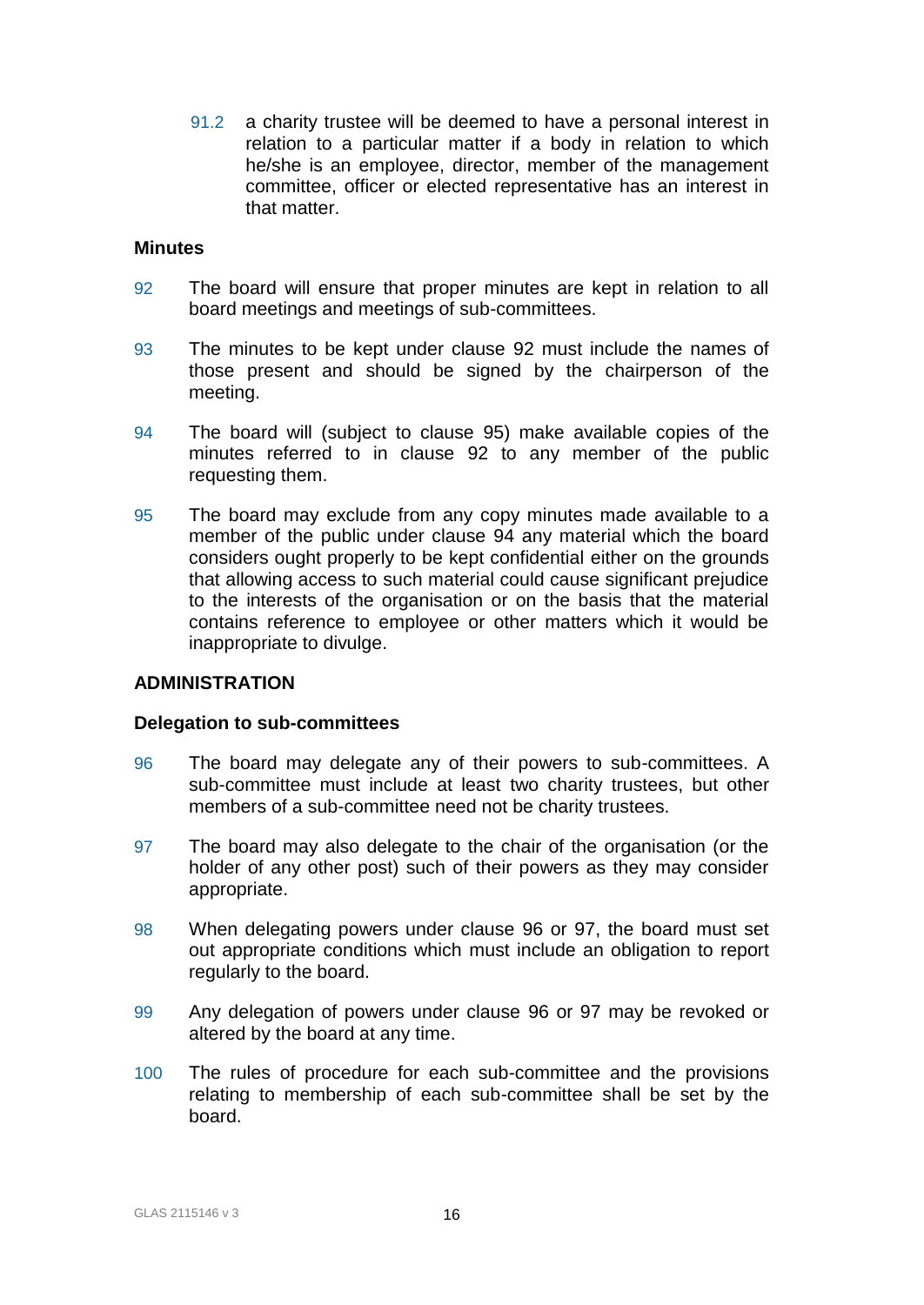## **Operation of accounts**

- 101 Subject to clause 102, the signatures of two out of three signatories appointed by the board will be required in relation to all operations (other than the lodging of funds) on the bank and building society accounts held by the organisation. At least one out of the two signatures must be the signature of a charity trustee.
- 102 Where the organisation uses electronic facilities for the operation of any bank or building society account, the authorisations required for operations on that account must be consistent with the approach reflected in clause 101.

#### **Accounting records and annual accounts**

- 103 The board will ensure that proper accounting records are kept, in accordance with all applicable statutory requirements.
- 104 The board will prepare annual accounts, complying with all relevant statutory requirements. If an audit is required under any statutory provisions (or if the board consider that an audit would be appropriate for some other reason), the board should ensure that an audit of the accounts is carried out by a qualified auditor.

## **MISCELLANEOUS**

### **Winding-up**

- 105 If the organisation is to be wound up or dissolved, the winding-up or dissolution process will be carried out in accordance with the procedures set out under the Charities and Trustee Investment (Scotland) Act 2005.
- 106 Any surplus assets available to the organisation immediately preceding its winding up or dissolution must be used for purposes which are the same as, or which closely resemble, the purposes of the organisation as set out in this constitution.

## **Alterations to the constitution**

- 107 This constitution may (subject to clause 108) be altered by resolution of the members passed at a members' meeting (subject to achieving the two thirds majority referred to in clause 44) or by way of a written resolution of the members.
- 108 The Charities and Trustee Investment (Scotland) Act 2005 prohibits taking certain steps (such as change of name, an alteration to the purposes, amalgamation or winding-up) without the consent of the Office of the Scottish Charity Regulator (OSCR).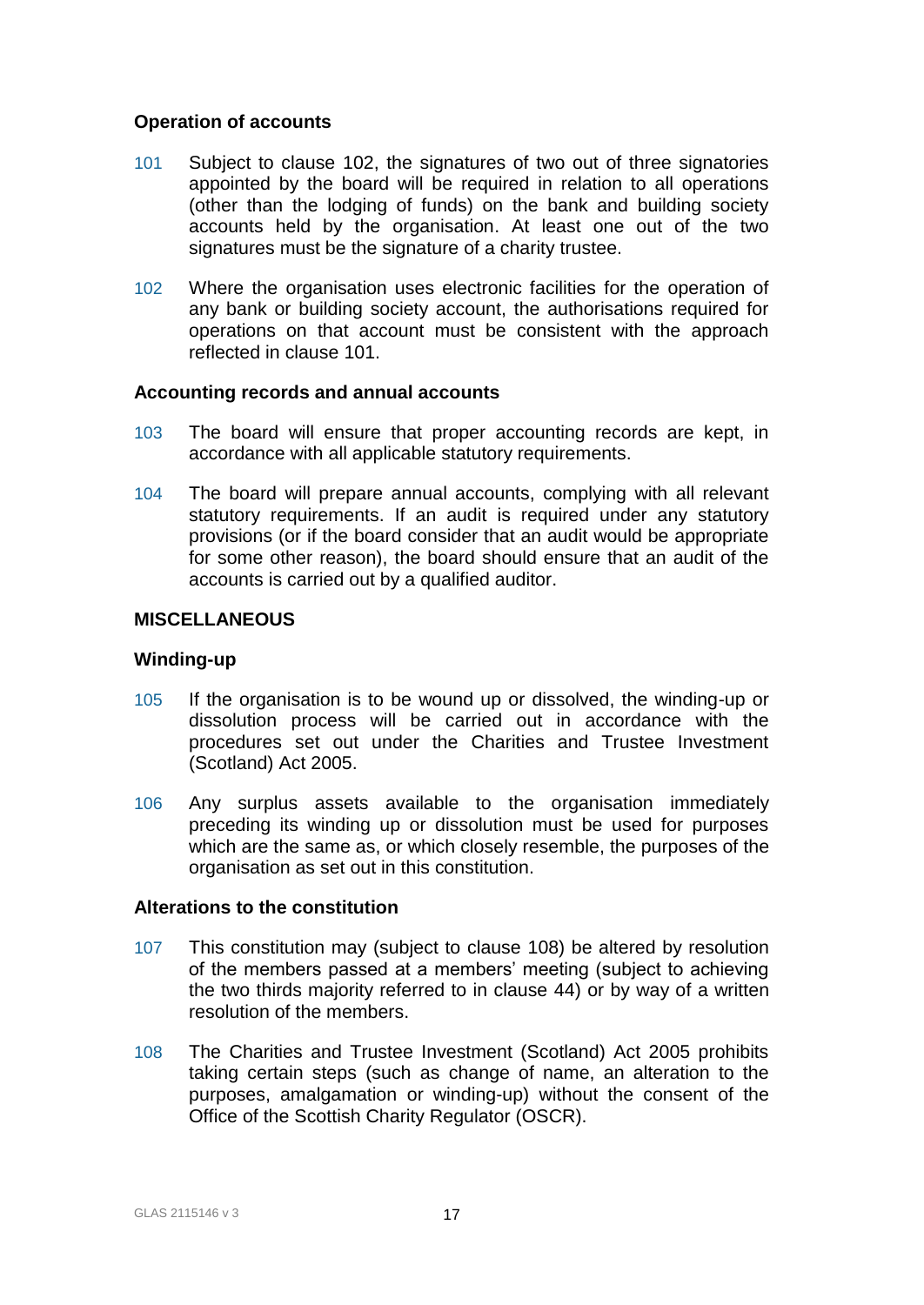#### **Interpretation**

- 109 References in this constitution to the Charities and Trustee Investment (Scotland) Act 2005 should be taken to include: -
	- 109.1 any statutory provision which adds to, modifies or replaces that Act; and
	- 109.2 any statutory instrument issued in pursuance of that Act or in pursuance of any statutory provision falling under sub-clause 109.1 above.
- 110 In this constitution:
	- 110.1 "charity" means a body which is either a "Scottish charity" within the meaning of section 13 of the Charities and Trustee Investment (Scotland) Act 2005 or a "charity" within the meaning of section 1 of the Charities Act 2006, providing (in either case) that its objects are limited to charitable purposes;
	- 110.2 "charitable purpose" means a charitable purpose under section 7 of the Charities and Trustee Investment (Scotland) Act 2005 which is also regarded as a charitable purpose in relation to the application of the Taxes Acts.

We, the subscribers to this constitution, wish to be formed into a Scottish Charitable Incorporated Organisation:

| Occupation: _______________                                                      |
|----------------------------------------------------------------------------------|
|                                                                                  |
|                                                                                  |
|                                                                                  |
|                                                                                  |
| 2. Signature: ________________________________ Occupation: _____________________ |
|                                                                                  |
|                                                                                  |
|                                                                                  |
|                                                                                  |